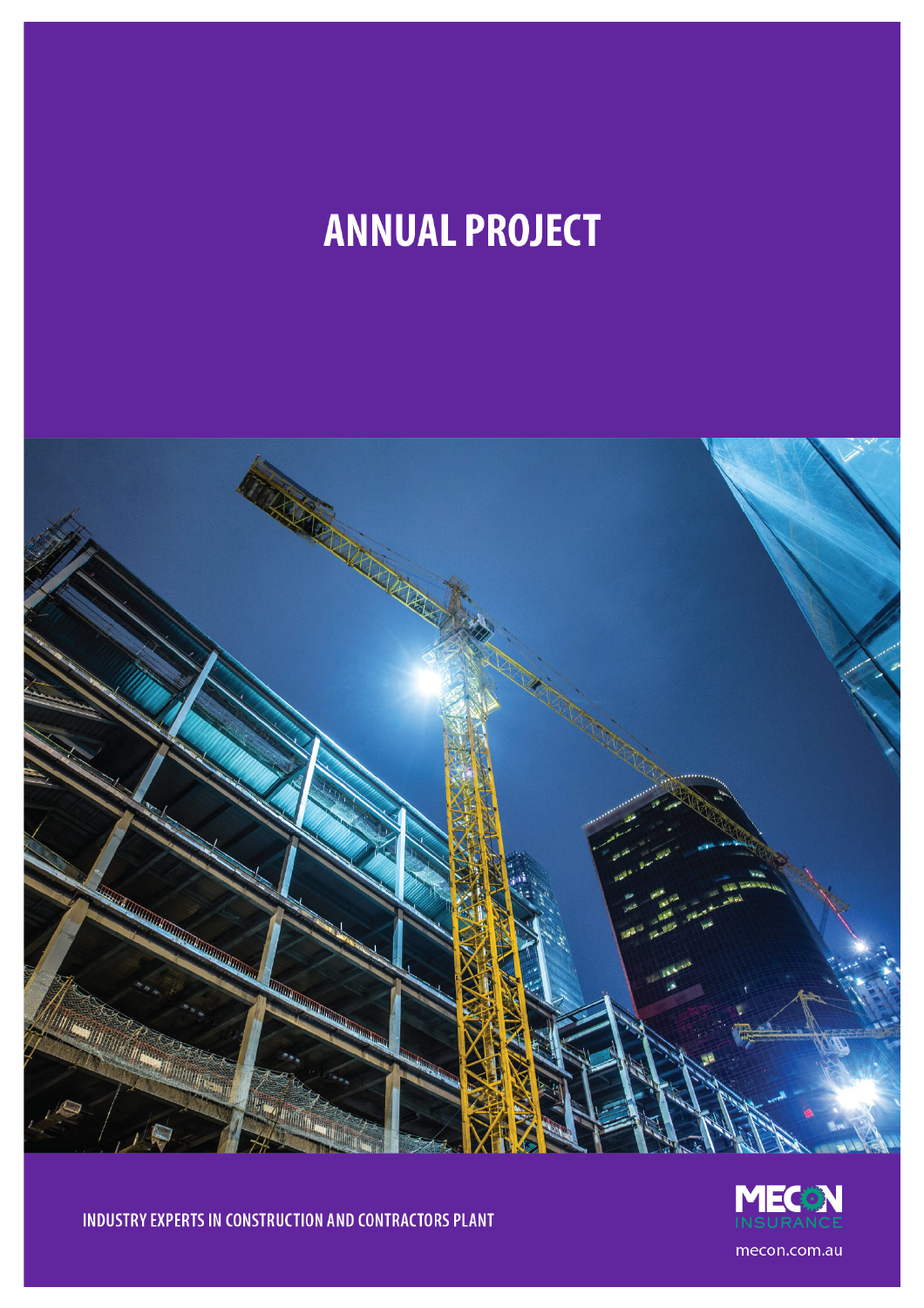# **ANNUAL PROJECT**

## WHY USE MECON?

Our policy wording has been designed to cater for simple domestic work through to complex heavy industrial and civil projects and/or the various trades involved in such projects. Policies can be based upon:

- **Annual Turnover; or**
- Run-off; or
- **Individual Declaration (Pay as you go).**

### WHAT WE AUTOMATICALLY COVER

MECON's construction policies combine both Material Damage and Public Liability together in two sections. Our policies automatically include the following features\*:

#### **Material Damage:**

- Cessation of work 60 days
- Claim preparation fees \$10,000
- Event period 96 hours
- **Expediting expenses 5%**
- Leak, search and repair costs \$200,000
- Marine cargo 50/50 concealed damage
- Mitigation costs 5%
- Offsite storage and transit full sum insured
- **Principals in contract insured**
- **Professional fees 10%**
- Removal of debris 10%
- Testing and commissioning (up to 4 weeks)
- Undamaged foundations
- Undamaged parts "access costs" \$50,000
- Variations and escalation 20%
- Watercraft up to 10 metres

#### **Public Liability:**

- Claim preparation fees \$20,000
- Contractual liability (construction contracts)
- Defence costs
- **Loss of use**
- Occupation of permanent and temporary premises
- **Principals in contract insured**
- **Product liability**
- **Sudden and accidental pollution**
- **Temporary repairs to mitigate threat**
- Vehicles in care, custody or control (\$100k)
- Vibration, weakening or removal of supports (no exclusion)
- Watercraft up to 10 metres

*\*Refer to policy wording AP1021 for specifics.* 

**SYDNEY** 02 9252 1040 **BRISBANE** 07 3146 0100 MELBOURNE 03 9421 6379 **PERTH** 08 9322 4529